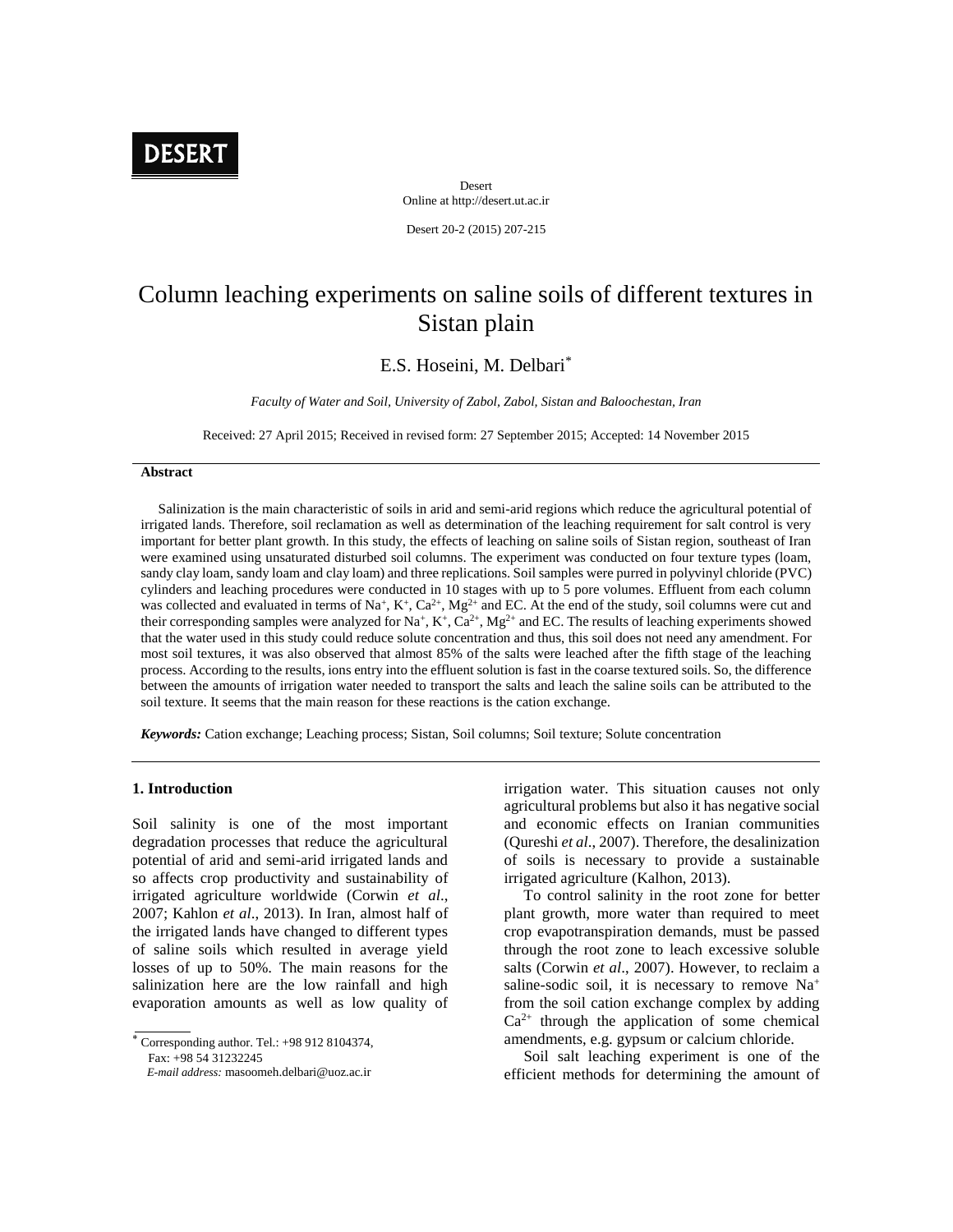water and chemical amendments required to remove excess salts from the root zone and hence, enhance the productivity of salt-affected soils (Mostafazade-Fard *et al*., 2008). For instance, Maszkowska *et al*. (2013) showed that the release potential of salts from soil can be determined through laboratory batch and column leaching tests. Soil column studies are also used to investigate the effect of wastewater and treated water on soil and water quality (Jalali *et al*., 2008). A study was conducted by Chen et al. (2003) on the leaching of phosphorus and copper in dredging sediments of sandy soil cylinders. The results showed that leaching of dredging sediments which are rich in phosphorous and copper may cause a significant movement of these elements to the bottom of cylinders when their concentrations in 15 cm depth were more than that in the 5 cm depth. López-Aguirre et al. (2007) investigated salt leaching process in alkaline soils by application of sulphur. The results showed that after applying 1.3 pore volumes (pv) of water, cations such as potassium and sodium were strongly leached; however, by applying 0.25 pv, a large amount of calcium and manganese ions were leached. In addition, the variation of ions was meaningful during the leaching process. Soil column studies were conducted to examine the adsorption and movement of applied potassium in a sandy soil (Kolahchi and Jalali, 2007) and to investigate interactions between exogenous rare earth elements and phosphorus leaching (Liang *et al*., 2010). Soil column experiments were also applied to assess the effects of irrigation with wastewater on the quality of soil and groundwater (Jalali *et al*., 2008), to investigate the effect of saline-sodic irrigation water on the leaching of potassium (Jalali, 2011), to study the vertical transport of phosphorous received from seven different sources of potassium fertilizer in a sandy soil (Kang *et al*., 2011) and to investigate leaching of a soil contaminated by chromium and nickel (Jean-Soro *et al*., 2012). Zarabi and Jalali (2012) and Sharma and Sharma (2013) also used a leaching column to investigate the leaching of nitrate and ammonium from calcareous soil amended with organic residues and to study the influence of accompanying anions on potassium leaching at a potato field by considering different soil texture types, respectively.

The leaching requirement of a soil depends on various factors such as texture, infiltration, depth of soil, initial salinity and type of existent salts (Kahlon *et al*., 2013). The effect of soil texture on leaching requirement of a saline-sodic soil receiving various amounts of irrigation water was investigated by Kahlon *et al*. (2013). They concluded that leaching had a positive effect on the amount of salts leached. Moreover, the highest amount of salts was removed from sandy clay loam in comparison with loamy sand and silty clay loam soil.

The serious problem of salinization in Sistan plain needs to be studied by exploring the feasible and cost effective land reclamation methods. However, there are limited studies performed on desalinization in this region. The aim of this study was to use soil column experiments to study the effect of different irrigation amounts on salt leaching in soils of different texture types from Sistan plain. The study was partly performed to explore the ability of available irrigation water to leach the salts down through the soil profile and prevent accumulation. The results of this study could be used as guide in future soil reclamation projects, to properly determine leaching requirements for salinity control.

## **2. Materials and Methods**

In this study, the effects of leaching on saline soils were examined by unsaturated disturbed soil columns in the laboratory. Leaching experiments were carried out on four soil types with three replications. The soil types included four types of soil texture which are more dominant in Sistan plain, southeast of Iran. Sistan plain used to have very fertile soils and diverse agricultural productions. However, since the mid-1990s, it has been confronted with severe salinization and soil degradation due to the occurrence of frequent droughts, more recently, from 1999-2005. Soil samples were collected from 0-30 cm depth. The soil samples were air dried, gently ground and passed through a 2-mm sieve. The soil saturated paste extract was used for measuring soluble ion concentrations. Soil texture, bulk density (BD) and particle density were measured using standard methods (Klute, 1986). EC and pH were determined by an EC-meter and a pH-meter, respectively,  $Na^+$  and  $K^+$  were measured by a flame photometer,  $Ca^{2+}$  and  $Mg^{2+}$  were determined by titration and the organic carbon (OC) content was obtained by the modified Walkley Black method (Nelson and Sommers, 1996).

For the leaching experiments, 12 polyvinyl chloride (PVC)-cylinders with a diameter of 10 cm and height of 50 cm were prepared. A sandy filter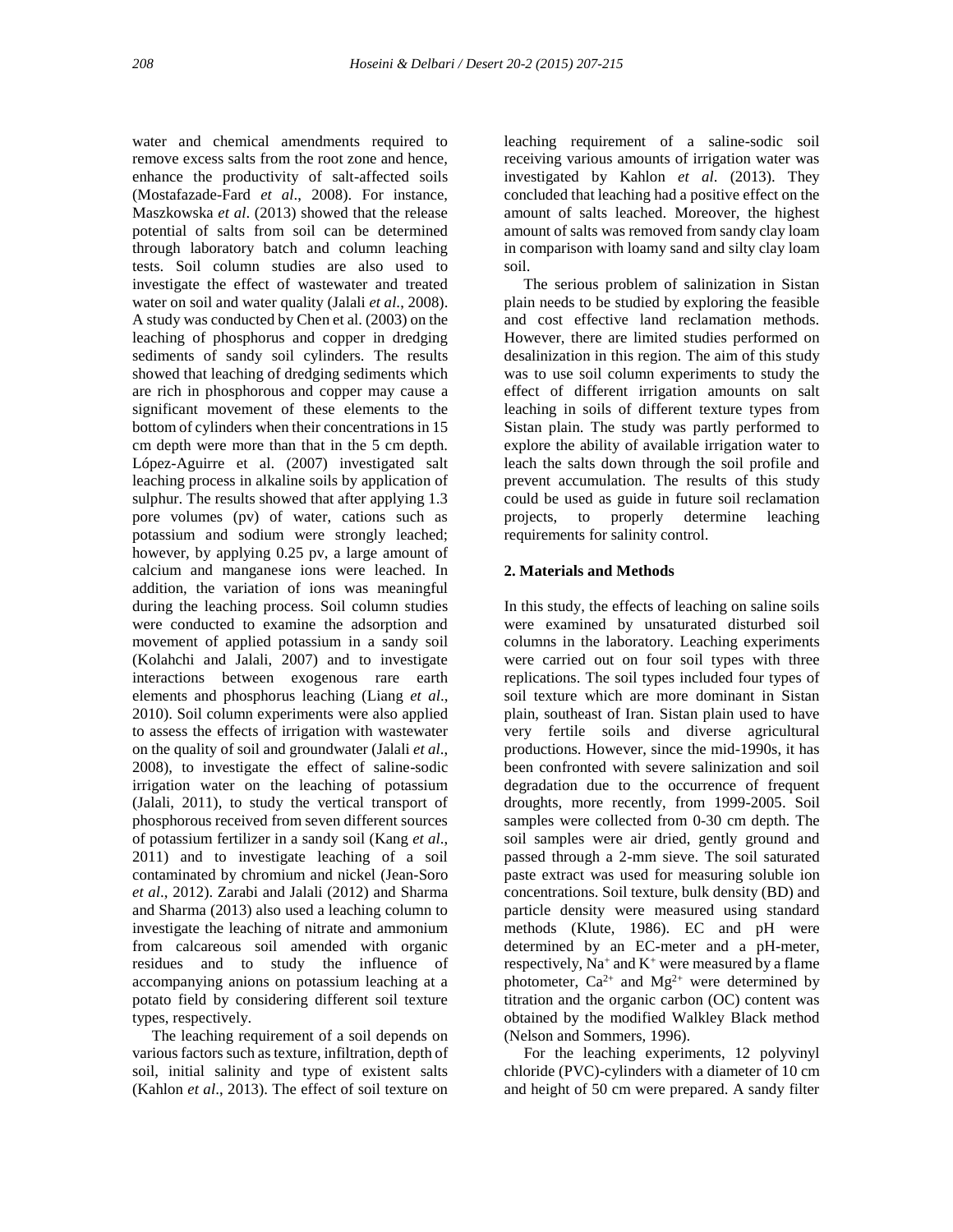was improvised at the bottom of cylinders to prevent the blockage of the outlet by small soil ingredients. Cylinders were full with soils by uniform taping to provide the original bulk densities of undisturbed soils. A filter paper was placed on the soil surface to prevent soil disturbance when the leaching water was added. Moreover, a suitable surface cover was prepared to prevent evaporation from the soil surface during the experiments. After preparing the cylinders, leaching experiments were conducted for two months. Leaching was performed in 10 steps with irrigation water amounts of 0.25 to 5 pore volumes (pv). One pore volume is the volume of water that a saturated soil holds in its pores. The leaching experiment was conducted in three replicates for each soil type.

Effluents from cylinders were collected using some suitable cans and analyzed for potassium, sodium, calcium, magnesium and EC. Leaching results were explained by the breakthrough curves (BTCs). Breakthrough curves indicate the relation between cations and/or anions and effluents collected from the cylinders (Kolahchi and Jalali, 2007). After leaching, soil columns were split open and cut into 3 sections, 10 cm each. Soil samples taken from different column depths were analyzed for potassium, sodium, calcium, magnesium and EC.

The comparison of means using Duncan' test was performed with SPSS v. 13 at a significance level of 5%. The BTC for each element was drawn within the Excel 2010 environment.

## **3. Results and Discussion**

The basic physical and chemical properties of soils used in this study are shown in Tables 1 and 2, respectively. As seen in Table 1, the bulk density for different types of soil texture ranges from 1.42 to  $1.58$  g/cm<sup>3</sup>. The values of soil intake rate are 0.75, 1.54, 1.75 and 1.32 cm/h for clay loam, sandy clay loam, sandy loam and loam, respectively. According to the soil chemical analysis (Table 2), the  $EC_e$  values of soil types range between 8.7 and 73 dS/m and pH is about 6.4- 8. Sandy loam has the highest amount of Na<sup>+</sup>,  $K^+$  and Mg<sup>2+</sup>, while loam has the highest amount of  $Ca^{2+}$ . The results of chemical analysis of the water used in the leaching process (Table 3) indicate that the water has a low amount of  $EC_e$  (0.53 dS/m) and SAR (4.11).

|           | Soil texture    |           | Bulk density |                                                                                          |         | Particle density  |           | Intake rate |
|-----------|-----------------|-----------|--------------|------------------------------------------------------------------------------------------|---------|-------------------|-----------|-------------|
|           |                 | $gr/cm^3$ |              |                                                                                          |         |                   |           | (cm/hr)     |
|           | Loam            |           | 1.5          |                                                                                          |         | 2.57              |           | 1.32        |
|           | Sandy loam      |           | 1.58         |                                                                                          |         | 2.51              |           | 1.75        |
|           | Sandy clay loam |           | 1.55         |                                                                                          |         | 2.71              |           | 1.54        |
| Clay loam |                 | 1.42      |              |                                                                                          | 2.68    |                   | 0.75      |             |
|           |                 |           |              | $(dSm^{-1})$                                                                             | (meq/l) |                   |           |             |
|           | Soil texture    |           | SAR          | Table 2. Relevant soil chemical properties in a depth of 0-30 cm<br>$EC_{\rm e}$         | $Na+$   | $K^+$             | $Mg^{2+}$ | $Ca^{2+}$   |
|           |                 |           | 7.93         |                                                                                          |         | 26                | 131       | 77          |
|           | Loam            |           | 4.2          | 8.7                                                                                      | 42      |                   |           |             |
|           | Sandy loam      |           | 9.8          | 29.5                                                                                     | 93      | 44                | 136.2     | 45          |
|           | Sandy clay loam |           | 8.8          | 73                                                                                       | 66.5    | 27                | 83        | 31          |
|           | Clay loam       |           | 5.9          | 45                                                                                       | 52      | 36                | 88        | 70          |
|           |                 |           |              |                                                                                          |         |                   |           |             |
|           |                 |           |              |                                                                                          |         |                   |           |             |
| pН        | EC              |           | <b>SAR</b>   | Table 3. Relevant chemical properties of water used in the leaching experiments<br>$K^+$ |         | $Ca^{2+}+Mg^{2+}$ |           | $Na+$       |
|           | $(dSm^{-1})$    |           |              |                                                                                          |         |                   | (meq/l)   |             |

#### *Sodium leaching*

The breakthrough curves of sodium for the four types of soil texture are shown in Figure 1. This figure shows sodium concentration in the leachate solution versus the cumulative amount of leaching solution passed through the soil column. Sodium concentration is in its highest amount initially, and reduced to the minimum amount (5 to 8 meq/l) of about 5 pv for all soil textures except the sandy clay loam, for which the minimum amount (13.7 meq/l) was observed at 3 pv. It seems that the presence of calcium as a competing ion in the leaching water may repel sodium in soil exchange complex, resulting to the highest initial concentration of sodium in the leachate solution. After a sharp decrease at the first stage of the leaching experiment, sodium concentration gradually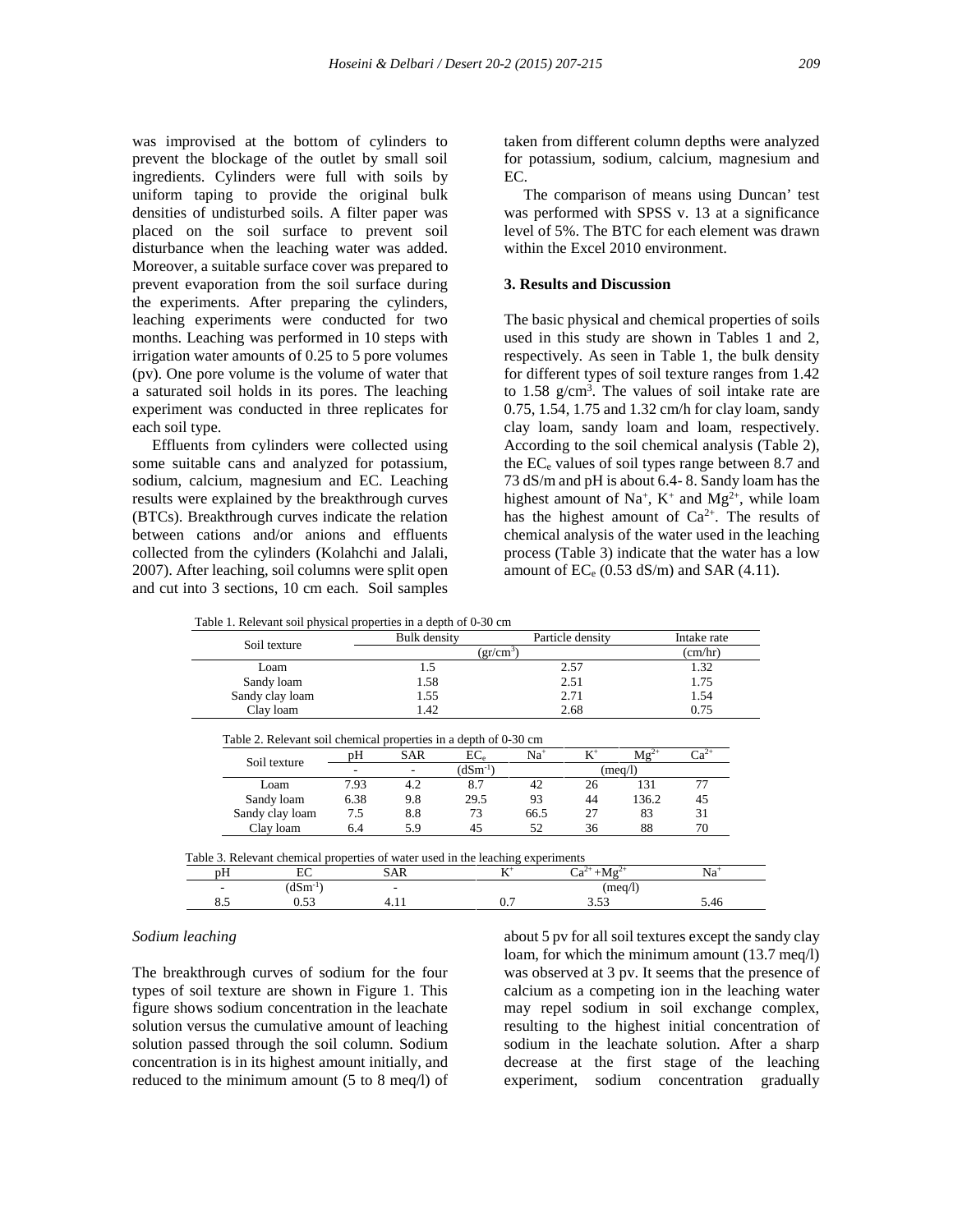decreased for all the soil textures. The initial high amount of sodium concentration in the leachate solution was also observed in a study by Jalali et al. (2008). The sodium concentration in the leaching solution was higher in sandy clay loam and sandy loam than in the other two types. This could be mainly due to the lower cation exchange capacity

of light-textured soils compared to heavy-textured soils (Lael *et al*., 2009; Kahlon *et al*., 2013). However, higher macrospores of coarse textured soils than fine textured soils may also result in a relatively higher amount of leachate and thus salt removal (Mostafazadeh-Fard *et al*., 2008; Kahlon, *et al*., 2013).



Fig. 1. Breakthrough curves of sodium for the four texture types

#### *Potassium leaching*

Figure 2 shows changes in the potassium concentration of the outlet drainage water from the soil columns, when leached with cumulative amounts of irrigation water. As seen, for different soil textures, the maximum potassium concentration was observed at the beginning of the leaching process, and then its amount decreased in a similar trend. Potassium leaching in loam and clay loam soils is lower than in sandy loam and sandy clay loam soils because heavy-textured soils have higher cation exchange capacity (CEC) compared to light-textured soils (Fageria, 2008). This is due to the larger surface of clay particles in comparison with sand minerals, which increases

the ability of clay particles to hold and retain potassium. Sharma and Sharma (2013) also found a smaller maximum amount of leached K in a clay loam than in a sandy loam after four times of leaching. Also, the CEC of a soil varies according to the amount of organic matter and clay type, e.g. kaolinite has a smaller CEC than illite and smectite (Moore, 1998). The soils of Sistan plain are poor in organic matter and the type of clay is often kaolinite and illite. Leached potassium at the early leaching stage for loam, sandy clay loam, sandy loam and clay loam were about 42, 37, 32 and 28%, respectively. Kolahchi and Jalali (2007) concluded that the presence of  $Ca^{2+}$  in irrigation water and mineral elements in soil may result in a high potassium leaching rate.



Fig. 2. Breakthrough curves of potassium for the four texture types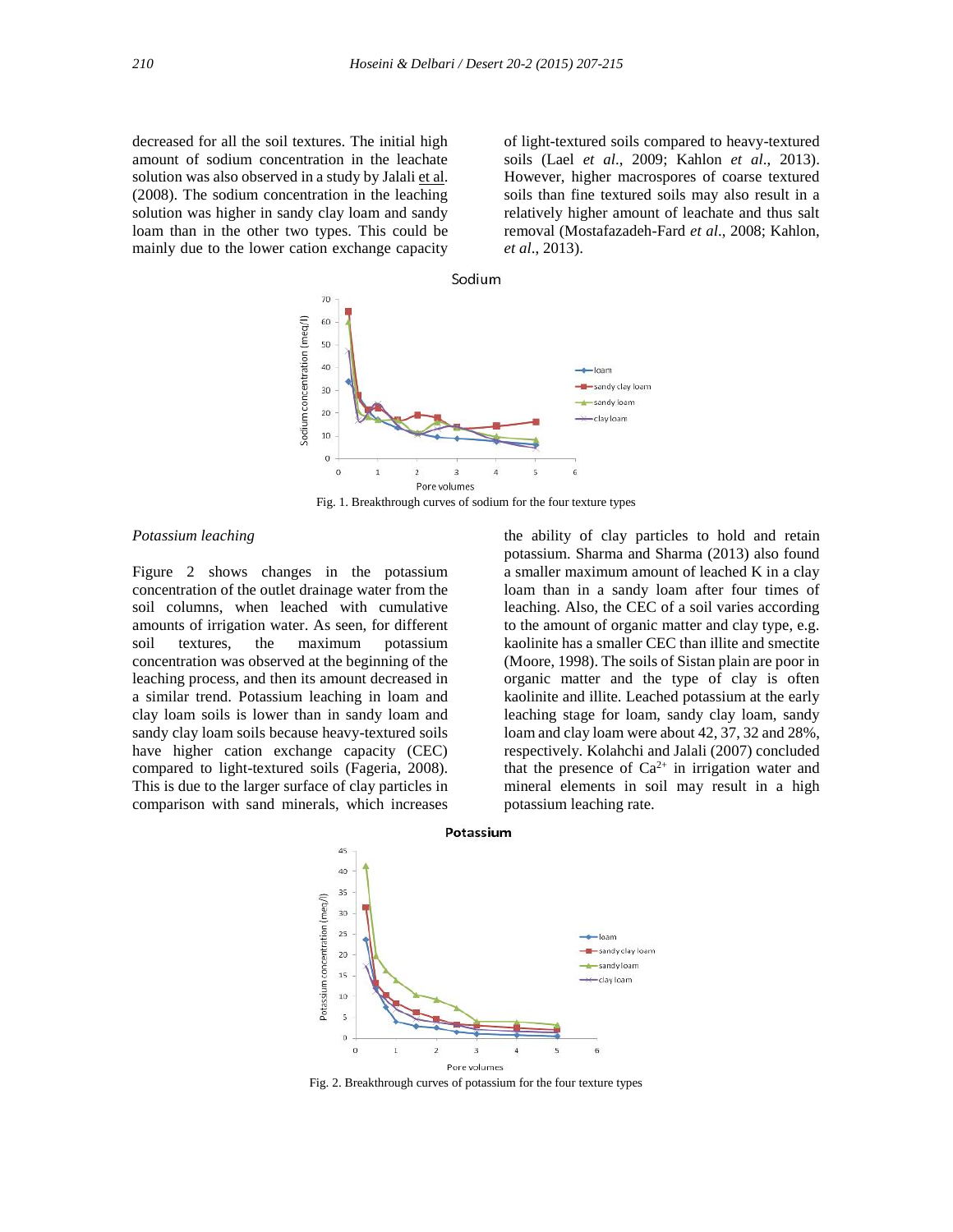## *Calcium leaching*

Figure 3 shows the breakthrough curve of calcium for soils with different texture types. Similar to potassium concentration, the maximum calcium leaching rate was observed at the beginning of the leaching process for all texture types. Unlike sodium and potassium, a higher concentration of calcium was seen for heavy-textured soils than light-textured soils. Leached calcium rates at the first stage of leaching (i.e. after 0.25 pv) were approximately 35, 44, 33 and 42%, respectively, in loam, sandy clay loam, sandy loam and clay loam. In loam, sandy loam and clay loam, more than 80% and in sandy clay loam, more than 90% of calcium were leached after 2 pv.



Fig. 3. Breakthrough curves of calcium for the four texture types

## *Magnesium leaching*

Figure 4 shows the concentrations of magnesium leached out, corresponding to different pore volumes in different soils. Again, the maximum magnesium leaching rate was observed at the first pore volume. The leached magnesium rate at the beginning of the process in loam, sandy loam, sandy clay loam and clay loam were 37, 30, 34 and 43%, respectively. Jalali and Ranjbar (2009) found that due to the increase of calcium concentration in leaching solution and higher ability of calcium in competition of calcium and magnesium for absorption in the exchangeable phase, magnesium rate in the leached water increased as compared to calcium.

Some soil types had different behaviors at different leaching stages. While the magnesium concentration in the effluent of loam and clay loam textured-soils decreased continuously up to the last leaching stage. In the other two types, alternately increasing and decreasing trends were observed up to the  $8<sup>th</sup>$  stage of leaching, after which almost a constant trend was observed for all soil types.



Fig. 4. Breakthrough curves of magnesium for the four texture types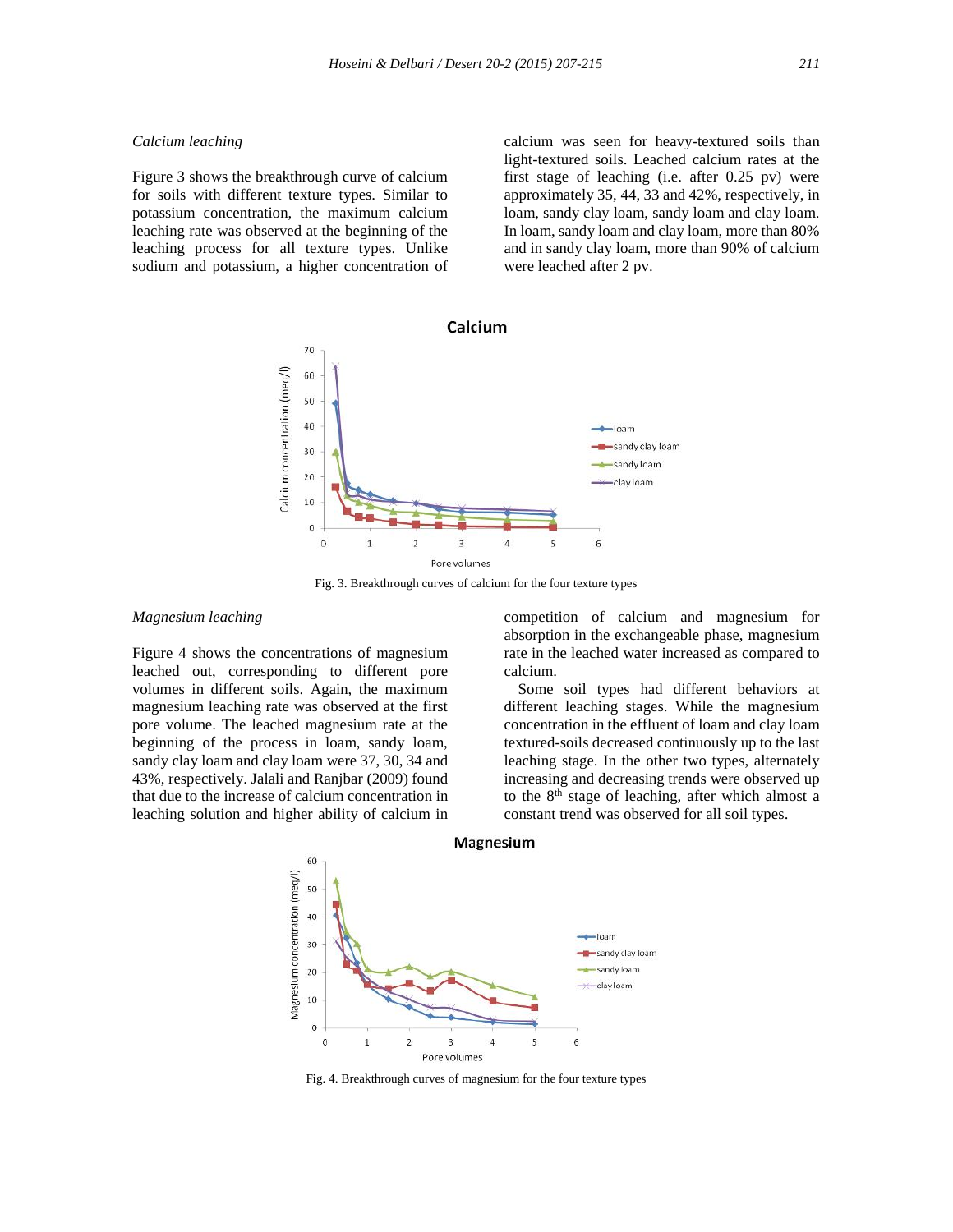## *Electrical conductivity (EC)*

Figure 5 indicates changes in the total concentration of soluble salts in effluents during ten stages of leaching. As seen, the maximum EC in effluent was observed for the first stage (0.25 pv) and after that, there was a sharp decrease in EC values of leached water for all soil types. It could be concluded that the water used for leaching experiment, has a high removal efficiency of minerals from the soil profile. Also, it was found that different texture types behave differently in the process of removing soluble salts from the soil. Sandy clay loam had the highest amount of EC (110 dS/m) when washed with 0.25 pv of water, while the lowest EC (15.47 dS/m) was observed in loam. Kahlon *et al*. (2013) also reported similar results regarding the effect of soil texture and different pore volumes of water on salt removal from a saline-sodic soil. As seen in Figure 5, almost all soluble salts were leached out from loam soil at 1 pv and from sandy clay loam, sandy loam and clay loam at 3 pv. Comparing the EC breakthrough curve with other cation breakthrough curves revealed that the trend in EC values variation corresponding to each texture type is very similar to the trend of sodium variation (Figure 1). Considering that the dominant ion in drainage water from soil columns is sodium, it is natural that the EC breakthrough curve is most similar to the Na<sup>+</sup> breakthrough curve. In fact, the lower Na affinity to the CEC in comparison with other exchangeable cations ( $Ca^{2+}$ , Mg<sup>2+</sup> and K<sup>+</sup>) resulted in higher Na concentrations in soil solution and consequently to higher Na movement through the soil profile (Lael *et al*., 2009). The increase of sodium rate in the solution phase enhances EC rate in the effluent, especially at the first stage of the leaching process.



Fig. 5. Changes in electrical conductivity of effluents in soils with different textures

## *Soil samples*

At the end of the leaching experiment, the soil columns were sliced into 10 cm thickness pieces and for each, EC values and the concentrations of sodium, potassium, calcium and magnesium were measured. For each soil texture type, the average measured values of soil minerals and EC in the three replications was obtained (Figure 6). As seen, sodium concentration increased with increasing soil depth in all the texture types. In other words, sodium was leached from the upper depths and deposited in the lower depths. The lowest Na<sup>+</sup> (25.77 meq/l) was observed in sandy loam followed by sandy clay loam (26.59 meq/l), clay loam (29.71 meq/l) and loam (34.85 meq/l) in the upper layer. Statistical analysis showed that at depths of 0-10 and 10-20 cm, there was no significant difference (p<0.05) between sandy loam and sandy clay loam in terms of mean sodium concentration, while their difference with other types was significant. The difference between sandy clay loam and other types was not statistically significant ( $p<0.05$ ) in a depth of 20-30 cm.

According to Figure 6, except for sandy loam, potassium concentration increased with depth; the lowest potassium amount was observed in the upper layer. Sandy loam has a different behavior from the other types in potassium removal which could be due to its relatively coarse texture (Donahue *et al*., 1977). According to Figure 2, much higher potassium was removed from sandy loam compared to other soil types after 3 pv of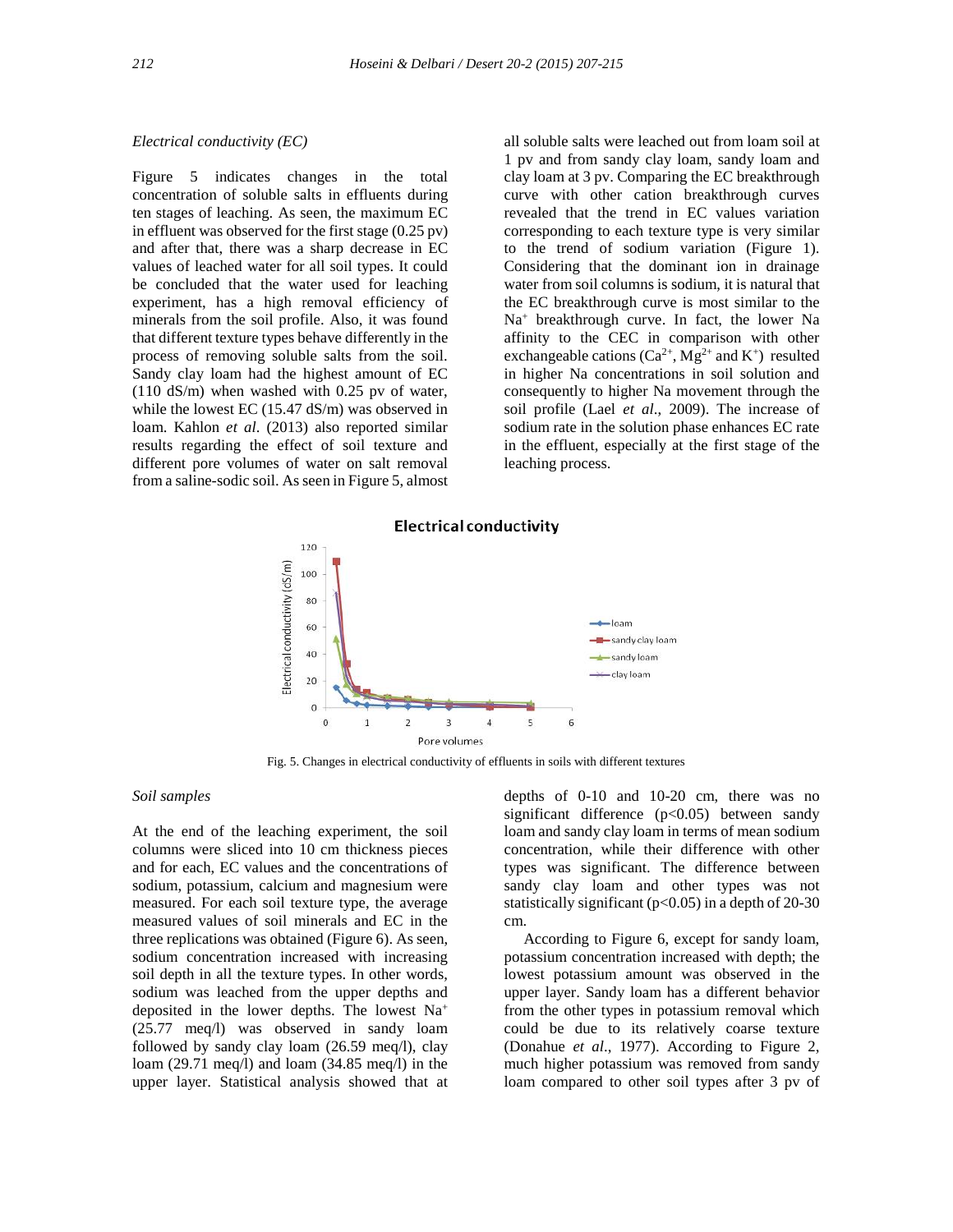irrigation water. It could then be concluded that in soils poor in clay, potassium may be leached considerably through the soil profile. Statistical analysis showed that there was no significant difference between loam, sandy loam and clay loam textures in leaching potassium from the upper (0-10 cm) soil depth. However, their difference with sandy clay loam was significant. At a depth of 20-30 cm, loam, sandy clay loam and clay loam were not statistically  $(P<0.5)$  different in washing potassium, while they had a significant difference with sandy loam.

In terms of calcium concentration in soil slices, Figure 6 shows that calcium was more leached from the soil surface in light-textured soils than heavy-textured soils. Calcium concentration in loam and clay loam were similar but they differ from the two other types; this is due to their similarity in texture type. At a depth of 0-10 cm, there was no significant difference between calcium mean concentration in sandy loam and clay loam, but it was significantly different from the other types. No significant difference was observed between loam and sandy loam, while these two were significantly different from other texture types at the 10-20 cm soil depth. The difference between texture types in leaching calcium was not significant at the depth of 20-30 cm.

As shown in Figure 6, in both clay loam and sandy clay loam, the maximum magnesium concentration was observed in upper depths. Statistical analysis showed that in depth of 20-30 cm, there was no significant difference  $(p<0.05)$ between loam, sandy clay loam and clay loam in leaching magnesium, while they were significantly different from sandy loam. There was no difference between all texture types in 10-20 cm depth. Also, except loam, the other texture types were not significantly different in transporting magnesium at the 0-10 cm depth.

Also, as shown in Figure 6, the variation of EC values of samples taken from three soil depth intervals correspond to each texture type. As seen, EC values in different depths changed differently in sandy loam and sandy clay loam compared to loam and clay loam. While EC values increased through the soil profile in coarse-textured soils it had inverse trend in fine-textured soils. According to the statistical analysis, at a depth of 0-10 cm, both sandy loam and sandy clay loam were not significantly different in salt transport, while they were significantly different from loam and clay loam. The latter two had the highest amount of EC values (5.33 and 6.79 dS/m for clay loam and loam, respectively). In the depth of 10-20 cm, the highest mean EC values (5.39 dS/m) was recorded in loam. This type was statistically  $(p<0.05)$  different from the other types. For the deepest layer (20-30 cm), there was no significant difference between the four texture types in leaching salts from soil.

## **4. Conclusion**

In this study, leaching experiments were performed on saline soils of Sistan plain through unsaturated disturbed soil columns. The results showed that the current irrigation water could efficiently reduce soil salinity and salts concentration. In almost all the textures, 85% of salts were leached after the fifth leaching stage. So, these soils do not need any amendments for soil reclamation. According to the results, the effect of coarse-textured soil on the ion transport is more than that of fine-textured soil as the entry of most solute into the effluent was fast in coarse-textured soil. Therefore, it could be concluded that although coarse-textured soils have relatively low total porosity, they are mostly macro pores which results in a relatively high volume of leachate and salt removal. Moreover, clay played an important role in maintaining and transporting soil ions. Light-textured soils with low clay content and small buffer capacity had higher  $K^+$ concentration in the soil solution than heavytextured soils. Therefore, the difference between irrigation water amounts required for transporting and removing salts from the soil profile is attributed to the soil texture. It seems that the main reason for these reactions is cation exchange. In general, the results of this study could be helpful in better management of saline soils and the optimization of large investments in land reclamation programs in Sistan plain, southeast of Iran.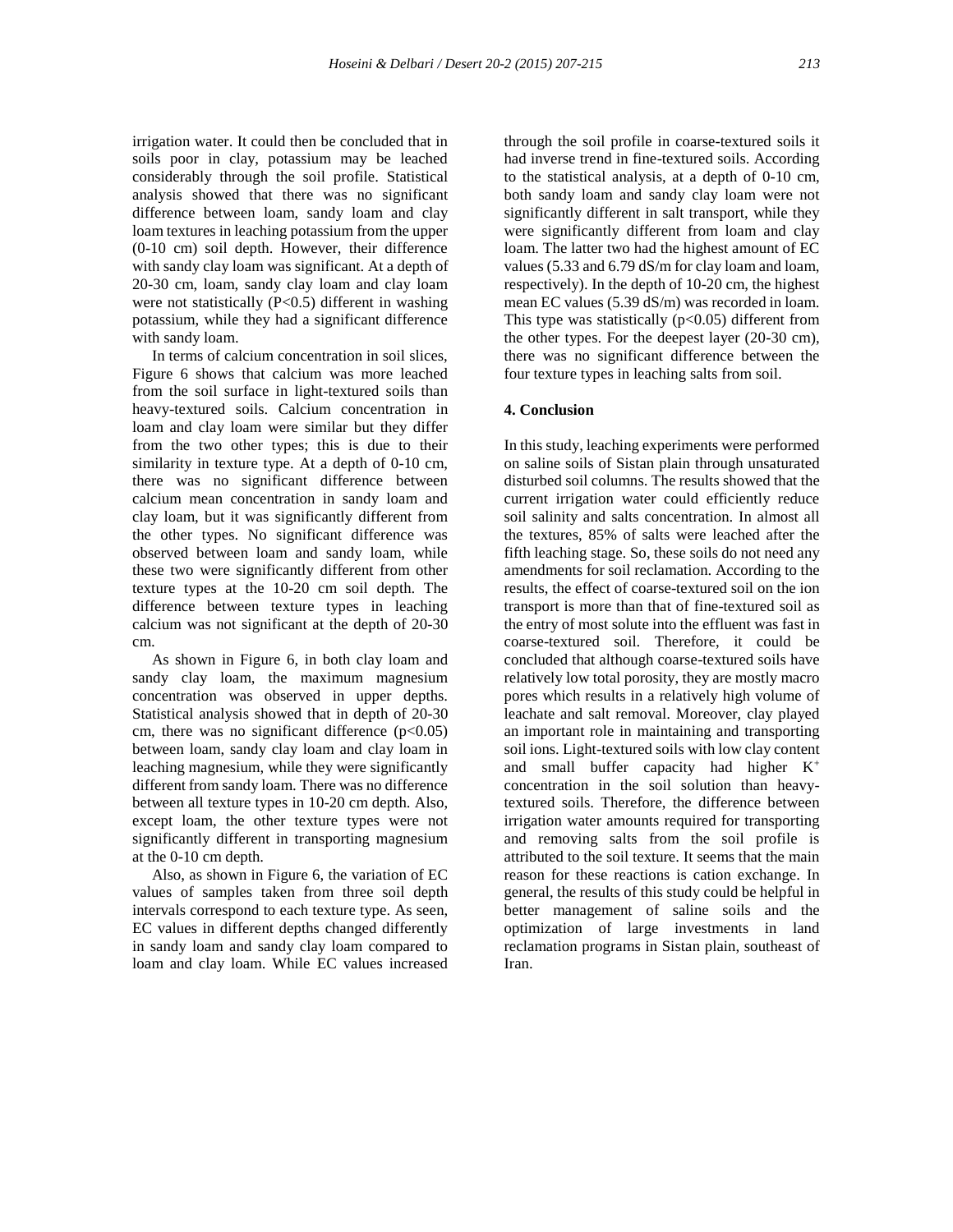

Electrical conductivity (dS/m)

Fig. 6. Measured concentrations of Na<sup>+</sup>, K<sup>+</sup>, Ca<sup>2+</sup>, Mg<sup>2+</sup> and EC of the soil slices obtained after leaching. Here, 5, 15 and 25 means 0-10, 10-20 and 20-30 cm soil depth intervals, respectively

#### **References**

- Chen, X.Y., G.W. Zhu, G.M. Tian, H. Chen, 2003. Phosphorus and copper leaching from dredged sediment applied on a sandy loam soil column study. Chemosphere, 53; 1179-1187.
- Corwin, D.L., J.D. Rhoades, J. Simunek, 2007. Leaching requirement for soil salinity control: Steady-state versus transient models. Agricultural Water Management, 90 (3); 165-180.
- Donahue, R.L., R.W. Miller, J.C. Shickluna, 1977. Soils: An Introduction to Soils and Plant Growth. Prentice-Hall.
- Fageria, N.K., 2008. The Use of Nutrients in Crop Plants*.* CRC Press, 448 pages.
- Jalali, M., 2011. Effect of saline-sodic solutions on column leaching of potassium from sandy soil. Archives of Agronomy and Soil Science, 57 (4); 377-390.
- Jalali, M., F. Ranjbar, 2009. Effects of sodic water on soil sodicity and nutrient leaching in poultry and sheep manure amended soils. Geoderma, 153; 194-204.
- Jalali, M., H. Merikhpour, M.J. Kaledhonkar, S.E.A.T.M. Van Der Zee. 2008. Effects of wastewater irrigation on soil sodicity and nutrient leaching in calcareous soils. Journal of Agricultural Water Management, 95 (2); 143- 153.
- Jean-Soro, L., F. Bordas, J.C. Bollinger, 2012. Column leaching of choromium and nickel from a contaminated

soil using EDTA and citric acid. Environmental Pollution, 164; 175-181.

- Kang, J., A. Amoozegar, D. Hesterberg, D.L. Osmond, 2011. Phosphorus leaching in a sandy soil as affected by organic and inorganic fertilizer sources. Geoderma, 161; 194-201.
- Kahlon, U.Z., G. Murtaza, B. Murtaza, A. Hussain, 2013. Different response of soil texture for leaching of salts receiving different pore volumes of water in saline sodic soil column. Pakistan Journal of Agricultural Sciences, 50 (2); 191-198.
- Klute, A., 1986. Methods of soil analysis. Part 1–Physical and Mineralogical Methods. 2nd. ed Agronomy Monograph No 9: American Society of Agronomy/Soil Science Society of America (Ed. A Klute), Madison, Wisconsin.
- Kolahchi, Z., M. Jalali, 2007. Effect of water quality on the leaching of potassium from sandy soil. Journal of Arid Environments, 68(4); 624-639.
- Liang, T., W.C. Song, L.Q. Wang, P.J.A. Kleinman, H.Y. Cao, 2010. Interactions between exogenous rare earth elements and phosphorus leaching in packed soil columns. Pedosphere, 20(5); 616-622.
- López-Aguirre, J.G., J. Farias-Larios, J. Molina-Ochoa, S. Aguilar-Espinosa, M. del R. Flores-Bello, M. González- Ramírez, 2007. Salt leaching process in an alkaline soil treated with elemental sulphur under dry tropic